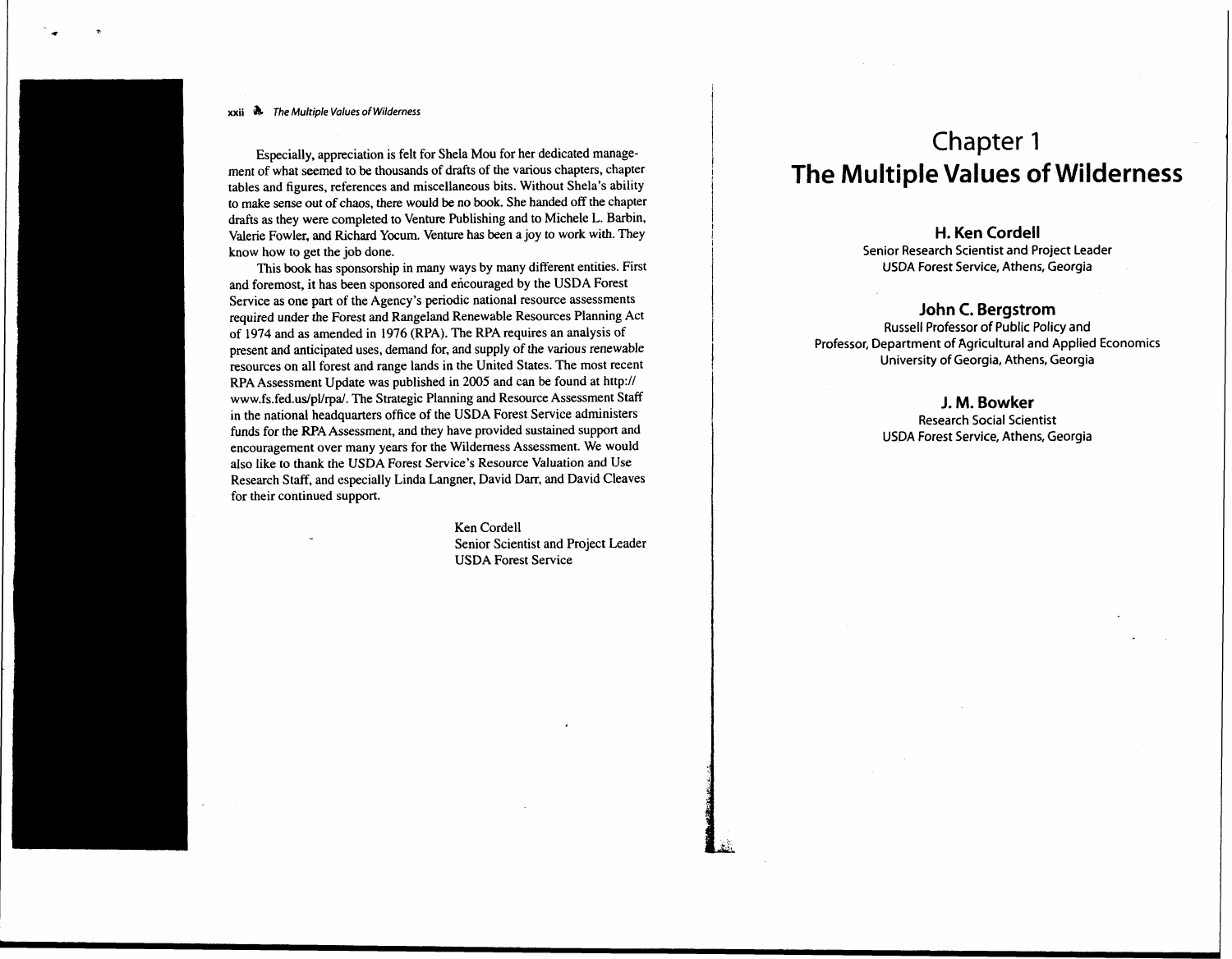#### **2** @ **The Multiple Values of Wilderness**

Gone are those of the 1950s and early 1960s who championed preserving wild lands and who influenced and saw through the birth of the National Wilderness Preservation System (NWPS). Gone too are myriad eager managers and proponents of wild land protection of the late 1960s and 1970s who helped rear the fledgling Wilderness<sup>1</sup> system and bring it into adolescence by adding management practices and policy interpretations. In this, the 40th year since the birth of the NWPS, this middle-age federal land system is surrounded by many new faces, as its childhood friends have moved on to other callings, have retired, or are no longer with us. The people who now make up this country's political leadership and the administrators of the federal land management system are all new. These new faces, for the most part, have little first-hand knowledge of the history of Wilderness protection in this country, nor do they have as much knowledge of the compelling reasons for the creation of our system to protect wildlands as did those who helped bring it into world. The 1960s "hype" of birthing an unprecedented new federal lands system has long since faded. Without some form of personal attachment to the Wilderness Act, however, the new players on the scene have little from which to draw in forming a personal position on the National Wilderness Preservation System.

The American public is increasingly detached from wild lands. Part of the reason is that as the country continues to experience economic growth and development, there are fewer wild lands that have escaped commercial and residential development. This includes second and vacation homes which are spreading further into formerly undeveloped rural areas and regions. Another part of the reason is that the vast majority of Americans live and choose to live in urban and suburban areas with little direct contact with wild lands, especially lands that might be considered wilderness. Hence, we cannot take for granted that the average American citizen understands and appreciates the multiple values of Wilderness that fueled public interest in the establishment of the NWPS 40 years ago. Younger generations in particular may need to be reminded, or perhaps even convinced, that the NWPS is not just their parents' or grandparents' Wilderness but theirs as well. The Wilderness values that seemed to be a priority to the general public in decades past may not have the same priority today. Also, the realm of relevant Wilderness values has likely changed over the past 40 years.

In 1964 the U.S. Congress established by law the National Wilderness Preservation System. The rich history and background of the Wilderness Act and the NWPS are discussed extensively in Chapters 2 and 3 of this book. At its birth, the NWPS included just 54 areas and a little over 9.1 million acres.<sup>2</sup> Congress has since added hundreds more areas and millions more acres,

increasing the **NWPS** to 662 areas and nearly 106 million acres of the wildest of federal lands. Most of these additions came early on. As the U.S. population and their elected government representatives and federal land management agency personnel have changed, additions are not only coming more slowly but also questions increasingly arise about the efficacy of the continued protection of federal lands as Wilderness. Increasingly voices are heard that advocate other, more commercial purposes and uses for these wild lands, such as oil exploration, tourism development, grazing, mining, and timbering. However, as illustrated in the recent national debate over allowing increased oil exploration in the Alaska National Wildlife Refuge, there are also strong advocates and public sentiments to protect wild lands and the multiple values these wild places provide to the nation as a whole. As domestic and global changes continue to put new and different pressures on the remaining natural lands in the United States, debates over how much new land to officially protect and how much existing, officially protected Wilderness should be opened up to some level of commercial use and development are likely to continue.

Needed in these new times is a clear, comprehensive articulation of the multiple values of Wilderness. This articulation needs to be factual, wideranging, and science-based. Thus, the overall purpose of this book is to tell fully what we know about the range of values Americans hold toward the NWPS. We attempt to clarify the meaning of different types of Wilderness values and to present replicable, science-based evidence of these values. Our intended audience is all those new faces who can and do have power over the future of the United States' National Wilderness Preservation System as well as all who seek to influence those who have this power. The book is also intended for teachers, students, and other inquisitive people involved in formal or informal learning and research programs. We hope as well to better inform interested and engaged members of the general public about the values of their public Wilderness areas. After all, it is the American citizen who is ultimately responsible and can influence public policy in the greatest measure through their individual and collective voices and actions.

### **Setting the Stage**

I

To set the stage and provide a springboard for the inventory and description of Wilderness values provided in this book, a national workshop focusing on what research has shown about the values of the National Wilderness Preservation System was held in Washington, DC, on July 11 and 12, 2000. At this workshop,

#### **Chapter 1-Introduction**  $\rightarrow$  **3**

<sup>&</sup>lt;sup>1</sup> This book adopts the convention of capitalizing the word Wilderness when it refers to area **or land designated into the National Wilderness Protection System.** 

<sup>&#</sup>x27; **Wilderness acreage data in this chapter provided by the Bureau of Land Management. Fish and Wildlife Service, Forest Service, and National Park Service (February 2004).**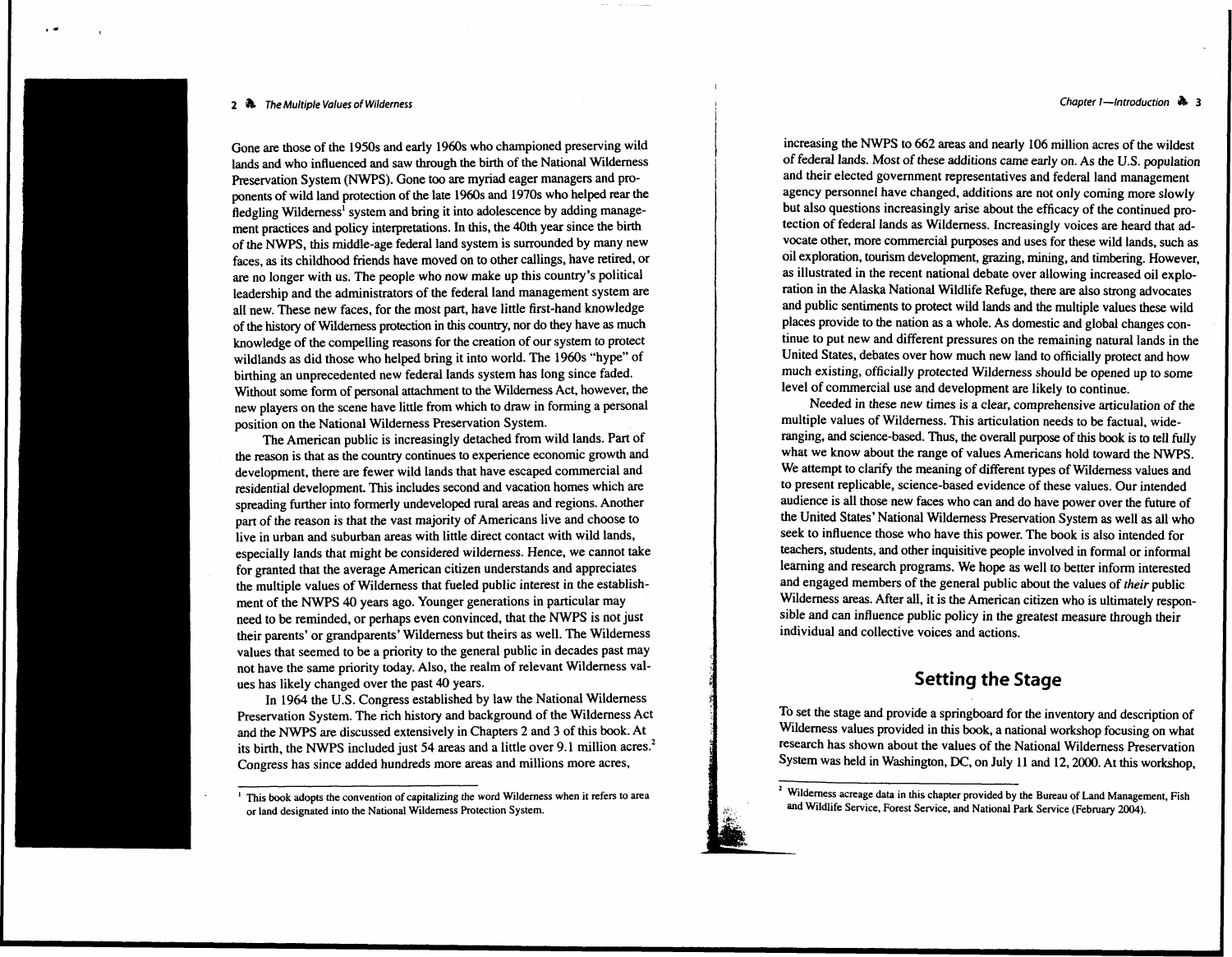#### **<sup>4</sup>The Multiple Values of Wilderness Chapter I-Introduction b <sup>5</sup>**

invited national experts from the science and management communities explored the need for and approaches to assessing the values the NWPS adds to American landscapes and quality of life. From workshop participants came the conceptualization of the Framework of Wilderness Values, described in Chapter 4, and a call to inventory, assess, and communicate what we know about these values. The principal means for communicating our findings, it was decided, would be through a book unprecedented in its thoroughness in examining Wilderness values. Great care, too, would be taken to assure the book's contents are credible and its language simple and straightforward. Toward these ends, building the foundation for this book began immediately after the workshop.

As a national assessment of values provided by Wilderness currently under federal government protection, the fundamental question this book is meant to help answer is: "To what degrees and in what ways does the National Wilderness Preservation System add value in 21st century America?" This book inventories and discusses the social, economic, ecological, and ethical value perspectives of Wilderness. Considering the broad spectrum of the values of Wilderness, it was acknowledged early in the development of this book that the NWPS contributes to the welfare of both humans and nonhumans; that benefits accrue within the boundaries of NWPS areas; and that benefits accrue to people, nonhumans, and landscapes outside designated Wilderness areas. It was also acknowledged that development of the story of the broad spectrum of Wilderness values would require the work of a highly qualified, multidisciplinary team to look fully at the range of values and measures.

### **Multiple Values and Multiple Perspectives**

To do the heavy lifting involved in assessing the multiple values provided by the NWPS, a national multidisciplinary team of experts was assembled to address each of the major value perspectives as outlined in the general Wilderness values framework (i.e., social, economic, ecological, and ethical; see Chap ter 4). Authors of this book represent the members of this team. As follow-up to the national workshop held in 2000, the values team and key agency and organizational leaders held two additional national meetings, both in Athens, Georgia-one in April 2002, the other in November 2002. The purposes of these meetings were to discuss each of the major Wilderness value perspectives and to detail and map how to integrate these perspectives into the overall values framework. At these meetings and in subsequent interactions to develop this book, the values team followed a multidisciplinary approach to assess the values of the NWPS.

A multidisciplinary approach (rather than an interdisciplinary approach) seeks to better understand Wilderness values by using the best available science-

based knowledge and information from the disciplinary fields most closely aligned with each of the framework's four value perspectives. An interdisciplinary approach to assessing Wilderness values seeks to blend perspectives plinary approach to assessing Wilderness values seeks to blend perspectives and theories across disciplines to examine each identifiable Wilderness value.<br>Although the values team assembled to produce this book supports fu and theories across disciplines to examine each identifiable Wilderness value. Although the values team assembled to produce this book supports future ef-**<sup>I</sup>**terdisciplinary assessments of Wilderness values are not currently available. Since the goal of this book is to report on what is currently known about Wilderness values, we attempt to assess state-of-the-art existing knowledge and literature related to each of the major value perspectives described in Chapter 4 in an integrated, multidisciplinary manner.

## **Multiple Values and Book Organization**

The framers of the Wilderness Act and the subsequent establishment of the National Wilderness Preservation System were influenced by early recognition of the special values "untrammeled" wild lands provide the United States. To better understand and appreciate the multiple values of the NWPS in 21<sup>st</sup> century America, it is useful to first look back, as done in Chapters 2 and 3. These chapters offer historical and institutional perspectives about why the United States was the first nation in the world to demonstrate by legislative action that wild lands are important enough to receive special designation and protection. Although the Wilderness Act mentions specific types of Wilderness values and hints at others, this Act and other Wilderness literature written over the past 40 years fail to provide an integrated, multidisciplinary framework for inventorying and assessing the multiple values of Wilderness. The values framework presented in Chapter 4 provides an overview of social, economic, ecologic, and ethical perspectives of the values of Wilderness. These perspectives are described in detail in later chapters. The Wilderness values framework shows that social. economic, ecologic, and ethical value perspectives ultimately depend upon the various measurable characteristics or attributes that describe the makeup of the NWPS and what can be found there. Chapter 5 describes the objective physical and biological attributes or characteristics of the NWPS, and Chapter 6 surveys the more subjective attributes or characteristics of "wildness."

As outlined by the values framework, Wilderness attributes support its functions, such as preserving wild natural places. In turn, these preserved wild natural places support Wilderness services, such as animal and plant habitat, which then support specific types of Wilderness values, such as existence values of rare and endangered animals and plants. Specific types of Wilderness values, such as existence values of rare and endangered animals and plants, can **be** described and assessed from social, economic. ecologic, and philosophical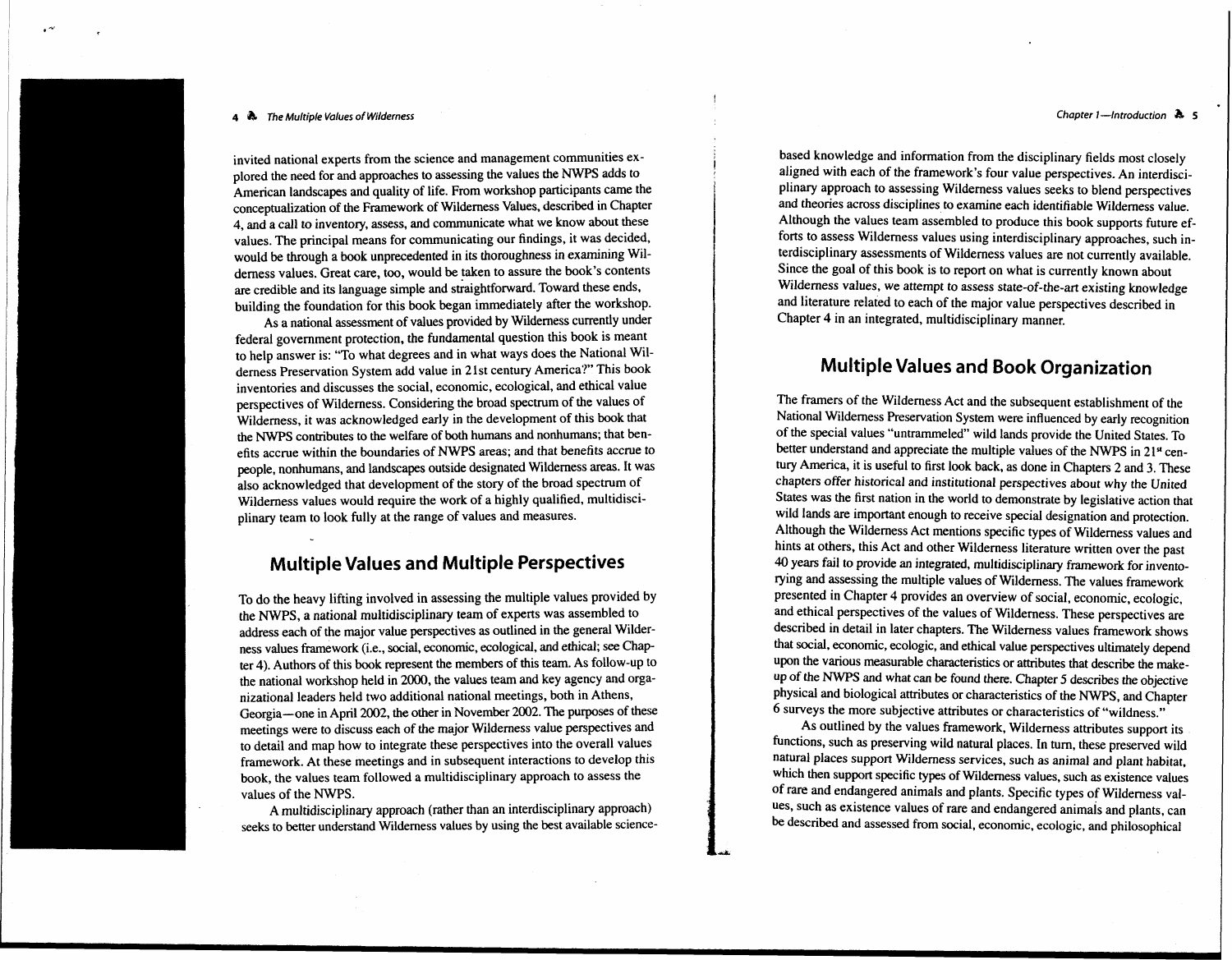### **<sup>6</sup>**& **The Multiple Values of Wilderness**

disciplinary perspectives. Chapter 7 discusses Wilderness values from a broad social value perspective. Chapter 8 provides a closer look at how the social and cuitural backgrounds of people influence Wilderness perceptions and values. Personal values from the perspective of economics are examined in Chapter 9, while Chapter 10 explores local economic development benefits at a community level. Chapter **11** discusses Wilderness values from **an** ecological perspective, focusing on ecosystem health and life support. Chapter 12 explores intrinsic values from the perspective of philosophers, including tracking down the ethical or moral basis for intinsic values. Chapter 13 summarizes key messages and implications from the national assessment of Wilderness values this book represents. It also integrates and summarizes what we understand to be known about how and how much Wilderness adds value to 2 1st century America and discusses the implications of this knowledge for the future of the National Wilderness Preservation System.

# Chapter 2 **Origins of the National Wilderness Preservation System**

**Paul S. Sutter Associate Professor, Department of History University of Georgia, Athens, Georgia**